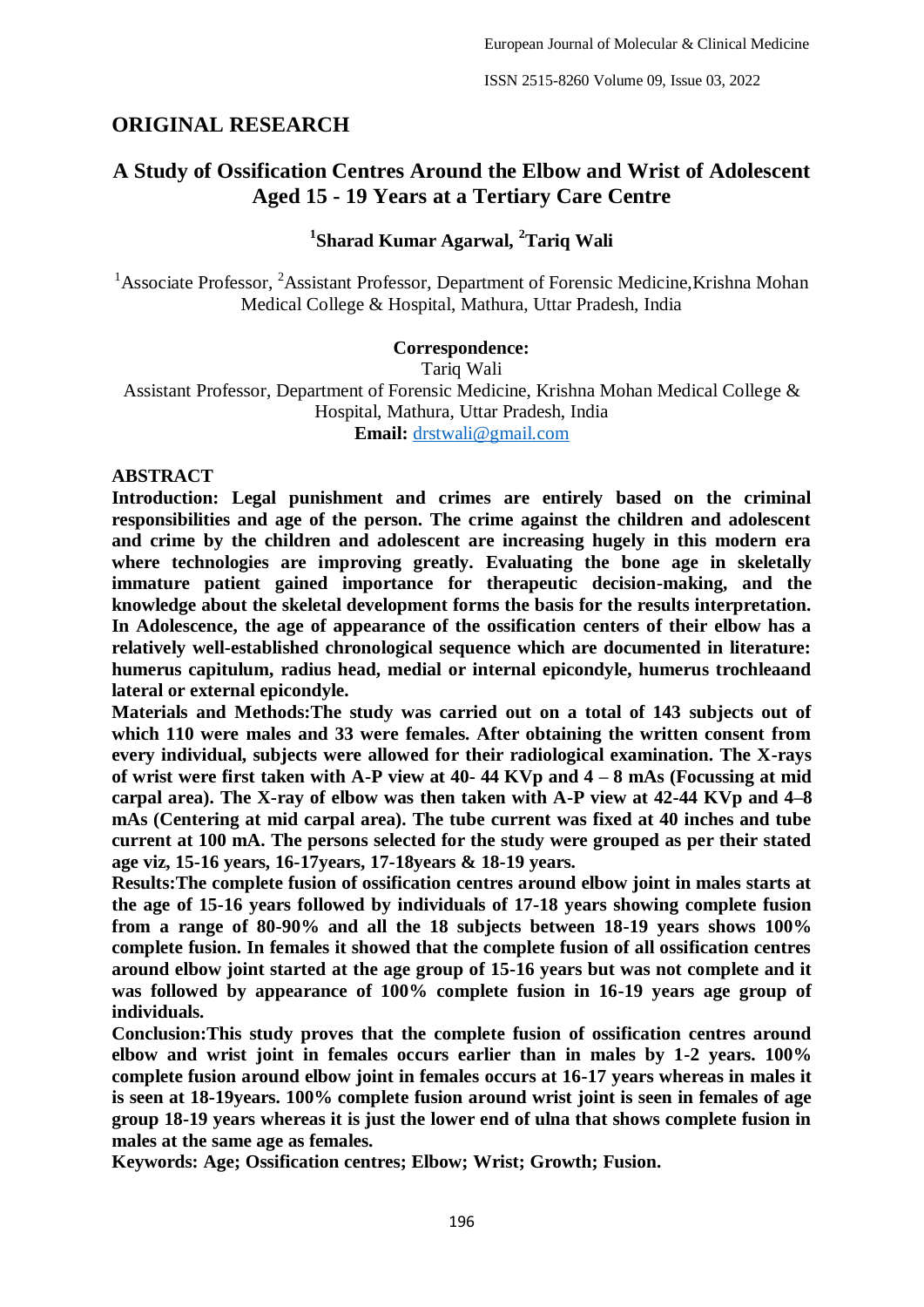### **INTRODUCTION**

Legal punishment and crimesare entirely based on the criminal responsibilities and age of the person. The crime against the children and adolescent and crime by the children and adolescent are increasing hugely in this modern era where technologies are improving greatly. Hence, age estimation has gained maximum importance, particularly in medico-legal cases.<sup>1</sup> Evaluating the bone age inskeletally immature patient gained importance for therapeutic decision-making, and the knowledge about the skeletal development forms the basis for the results interpretation.<sup>1,2</sup> These studies have clinical significance because of the complex radiographic anatomy and associated challenging interpretation for the frequent paediatric cases of trauma.<sup>3</sup>

Though there are many general growth factors in age estimation, changes in bones specifically time related appearance and fusion of various ossification centres in growing period are valuable indices for assessing the age. 4 The variation in the appearance and the fusion of various ossification centres is mainly attributed to many factors like climate, hereditary, race, nutrition, dietary habits, gender and socioeconomic status of the population.<sup>5</sup>Cases which require age estimation are often referred to forensic experts as it plays a vital role in arriving upon the quora of punishment given to the accused and where to execute the punishment in a Reformation or juvenile court school or jail. Females aged between 15 to 17 years is very important medicolegally, as it is important to differentiate between 14-15 years in employment and 17-18 years in connection with Hindu Marriage Act. Amongst all the parameters of age determination, radiological examination of bone ends has shown accuracy and reliability acceptable to medical fraternity and legal camaraderie.

In Adolescence, the age of appearance of the ossification centers of their elbow has a relatively well-established chronological sequence which are documented in literature: humerus capitulum, radius head, medial or internal epicondyle, humerus trochleaand lateral or external epicondyle.<sup>6-8</sup> The mnemonic CRITOE or CRITOL may be applied. Potentially distinct characteristics in elbow ossification centres may exist in the Indian population and this information is quite lacking in the literature. Hence the objective of this study is the to find out the age of an individual from the fusion of secondary ossification centers around Elbow joint and Wrist joint, to compare the age of fusion of ossification centers around elbow and wrist joints between males and females.

## **MATERIALS AND METHODS**

The present study was conducted in the Department of Forensic Medicine, Krishna Mohan Medical College & Hospital, Mathura, Uttar Pradesh, India. The study was carried out on a total of 143 subjects out of which 110 were males and 33 were females. Subjects with deformities of elbow and wrist joint, signs of malnutrition, congenital anomalies, infections and metabolic disorders were excluded from the study. After obtaining the written consent from every individual, subjects were allowed for their radiological examination. The X-rays of wrist were first taken with A-P view at 40- 44 KVp and  $4 - 8$  mAs (Focussing at mid carpal area). The X-ray of elbow was then taken with A-P view at 42-44 KVp and 4–8 mAs (Centering at mid carpal area). The tube current was fixed at 40 inches and tube current at 100 mA. The persons selected for the study were grouped as per their stated age viz, 15-16 years, 16-17years, 17-18years & 18-19 years. Age of the subjects were confirmed with their birth certificate or their certificate entry in their school. Photocopy of birth certificate was collected. The persons belonging to the age group selected from both the gender included in the study irrespective of their socio- economic status and religion. We prepared a proforma with particulars containing their demographic details, height, weight and permanentidentification marks. In males, colour and growth of scalp hair, beard, moustache, axillary and pubic hair were examined and noted. In females, breast development was noted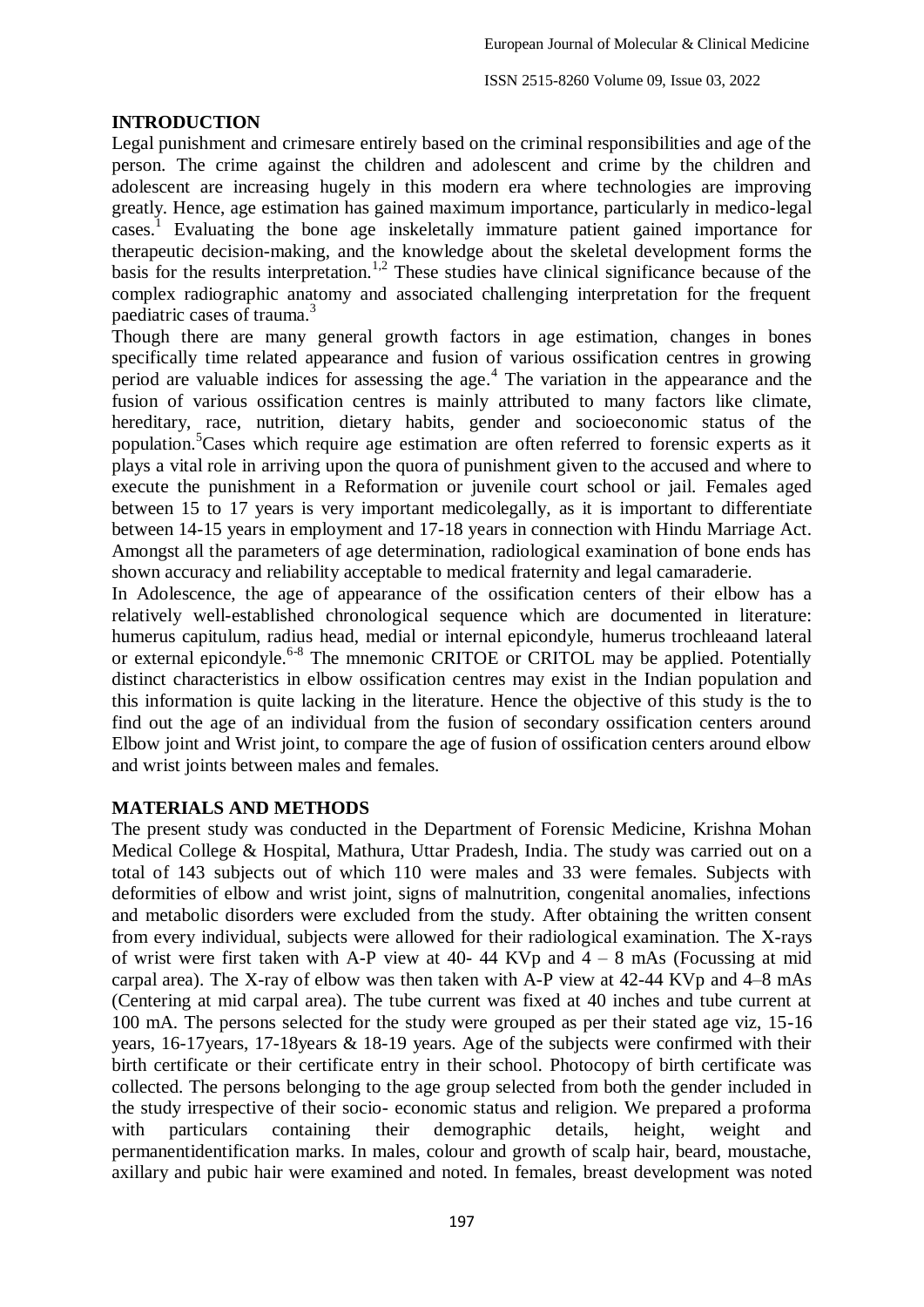and complete menstrual history was taken. Dental examination was done by noting the number of milk teeth and permanent teeth and a suitable dental chart was prepared. Radiological assessment of various ossification centres, their appearance, process of fusion was recorded. The observations were based on the following grades of stages of fusion.

DEGREE 0 representsa dark radiolucent line seen throughout the length of the epiphyseal and metaphyseal surface that are joining (Centre not appeared, union not commenced).

DEGREE 1indicatesa radio opaque area which is seen in the middle of or on either side of, but occupies less than half of the epiphyseal and metaphyseal joining surface (Centre appeared but incomplete, union commenced).

DEGREE 2 depicts a radio opaque area that is seen in more than half of epiphyseal and metaphyseal joining surfaces, but the cortical shadow is not continuous (Union started but in complete).

DEGREE 3 denotesa radio opaque area that can be seen along the entire length of the epiphyseal and metaphyseal joining surface and the cortical surface is continuous without any notch (Complete union).

For the easier tabulation of the findings, the stages of fusion were noted in the form of following abbreviations.

1. No union (O). 2. Beginning union (B). 3. Recent union (R). 4. Complete union(C).

### **RESULTS**

Table 1 shows that the complete fusion of ossification centres around elbow joint in males starts at the age of 15-16 years followed by individuals of 17-18 years showing complete fusion from a range of 80-90% and all the 18 subjects between 18-19 years shows 100% complete fusion. In females it showed that the complete fusion of all ossification centres around elbow joint started at the age group of 15-16 years but was not complete and it was followed by appearance of 100% complete fusion in 16-19 years age group of individuals.

Table 2 displays the complete fusion of lower end of radius and ulna in males starts by the age of 16-17 years. The age group of 18-19 years shows only 77.7% of complete fusion of lower end of radius but 100% complete fusion was seen only in lower end of ulna. It also implies that the lower end of ulna fuses earlier, followed by the lower end of radius in males. Among females, complete fusion of lower end of radius starts at the age of 17-18 years and the lower end of ulna starts by 16-17 years. The age group of 18-19 years shows 100% complete fusion of both lower end of radius and lower end of ulna. It implies that the lower end of radius completely fuses in females earlier when compared to males but fuses in line at the same age for lower end of ulna.

| Age       | <b>Trochlea</b> |                   | Capitulum |                   | <b>Lateral</b> |                   | <b>Medial</b> |                   | <b>Upper End</b> |                   | <b>Upper End</b>  |                   |
|-----------|-----------------|-------------------|-----------|-------------------|----------------|-------------------|---------------|-------------------|------------------|-------------------|-------------------|-------------------|
|           |                 |                   |           |                   | Epicondyle     |                   | Epicondyle    |                   | of Radius        |                   | of Ulna           |                   |
|           | M               | F                 | M         | F                 | M              | F                 | M             | F                 | M                | F                 | М                 | F                 |
| $15-16$   | 7(21)           | 8(80              | 10(2)     | 2(20)             | 12(4)          | 2(20)             | 8(28)         | 3(28)             | 10(3)            | 7(70)             | 12(4)             | 5(50)             |
|           | .6)             |                   | 5.7)      |                   | (2.8)          |                   | .5)           | .5)               | 5.7              |                   | (2.8)             |                   |
| $16-17$   | 14(3)           | 4(10)             | 22(6)     | 4(10)             | 24(6)          | 4(10)             | 22(6)         | 4(10)             | 26(7)            | 4(10)             | 26(8)             | 4(10)             |
|           | 8.5)            | $\left( 0\right)$ | 3)        | $\left( 0\right)$ | 8.9)           | $\left( 0\right)$ | 8.7)          | $\left( 0\right)$ | 5.5)             | $\left( 0\right)$ | 1.2)              | $\left( 0\right)$ |
| $17 - 18$ | 28(9)           | 6(10)             | 28(8)     | 6(10)             | 26(8)          | 6(10)             | 28(8)         | 6(10)             | 30(9)            | 6(10)             | 32(9)             | 6(10)             |
|           | 3.2)            | $\left( 0\right)$ | 7.5)      | $\left( 0\right)$ | 1.2)           | $\left( 0\right)$ | 7.5)          | $\left( 0\right)$ | 3.7)             | $\left( 0\right)$ | (4.4)             | $\left( 0\right)$ |
| $18-19$   | 17(1)           | 1(10)             | 18(1      | 1(10)             | 18(1           | 1(10)             | 18(1          | 1(10)             | 18(1             | 1(10)             | 8(10)             | 1(10)             |
|           | (00)            | $\left( 0\right)$ | (00)      | $\left( 0\right)$ | (00)           | $\left( 0\right)$ | (00)          | $\left( 0\right)$ | (00)             | $\left( 0\right)$ | $\left( 0\right)$ | $\left( 0\right)$ |

**Table 1: Complete Fusion of Ossification Centres Around Elbow Joint in Males and Females**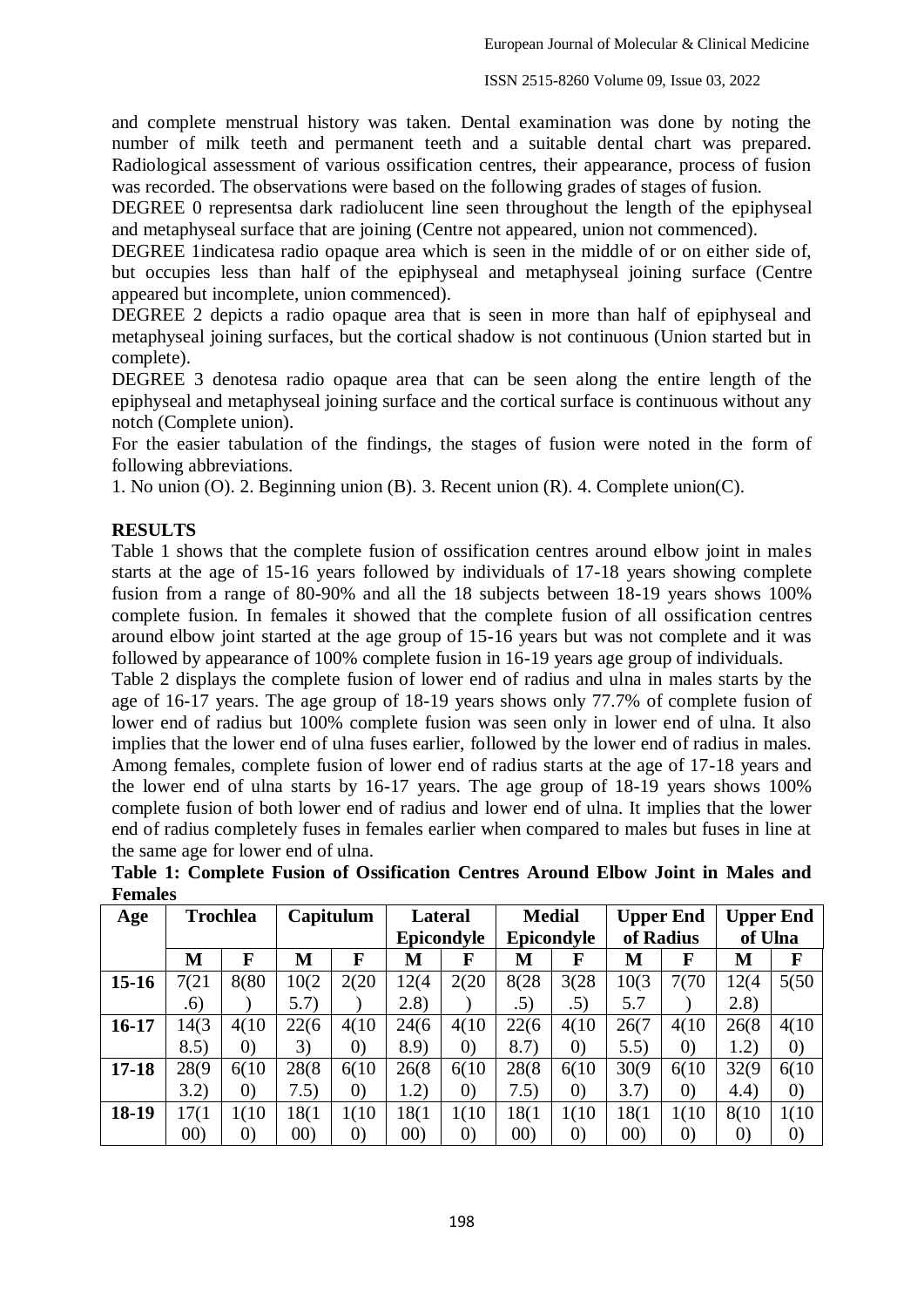ISSN 2515-8260 Volume 09, Issue 03, 2022

| AGE       |          | <b>Lower End of Radius</b> | <b>Lower End of Ulna</b> |         |  |  |
|-----------|----------|----------------------------|--------------------------|---------|--|--|
|           | M        |                            | M                        |         |  |  |
| $15-16$   | 0(0)     | ') $(0,$                   | 0(0)                     | 00)     |  |  |
| $16-17$   | 2(6.2)   | 0(0)                       | 4(12.5)                  | 1(25)   |  |  |
| $17 - 18$ | 20(62.5) | 4(66.6)                    | 26(81.3)                 | 4(66.6) |  |  |
| 18-19     | 14(77.7) | (100)                      | 18(100)                  |         |  |  |

**Table 2: Complete Fusion of Ossification Centres Around Wrist Joint in Males and Females**

| Table 3: Distribution of Fusion of Ossification Centre Around Elbow Joint in Males and |
|----------------------------------------------------------------------------------------|
| <b>Females</b>                                                                         |

| Age             | <b>Trochlea</b> |       | Capitulum |       | <b>Lateral</b><br>Epicondyle |                | <b>Medial</b><br>Epicondyle |          | <b>Upper End</b><br>of Radius |       | <b>Upper End</b><br>of Ulna |       |
|-----------------|-----------------|-------|-----------|-------|------------------------------|----------------|-----------------------------|----------|-------------------------------|-------|-----------------------------|-------|
|                 | M               | F     | M         | F     | M                            |                | M                           | $\bf{F}$ | M                             |       | M                           | F     |
| $15 - 16$       | $\mathbf{r}$    | Q     | 11        | 2     | 14                           | 2              | Q                           | 3        | 10                            |       | 14                          |       |
| $16-17$         | 14              |       | 22        | 4     | 25                           | $\overline{4}$ | 24                          |          | 24                            | 4     | 29                          |       |
| $17 - 18$       | 32              | ⇁     | 29        | 6     | 28                           | 6              | 26                          |          | 33                            |       | 33                          | h     |
| 18-19           | 19              |       | 19        |       | 19                           |                | 16                          |          | 19                            |       | 19                          |       |
| <b>P</b> -value | 0.048           | 0.052 | 0.014     | 0.061 | 0.009                        | 0.063          | 0.021                       | 0.046    | 0.019                         | 0.045 | 0.014                       | 0.034 |

|  |  | Table 4: Distribution of Fusion of Ossification Centre Around Wrist Joint in Males |
|--|--|------------------------------------------------------------------------------------|
|--|--|------------------------------------------------------------------------------------|

| Age            | <b>Lower End of Radius</b> |       | <b>Lower End of Ulna</b> |  |  |  |
|----------------|----------------------------|-------|--------------------------|--|--|--|
|                | M                          |       |                          |  |  |  |
| $15-16$        |                            |       |                          |  |  |  |
| $16 - 17$      |                            |       |                          |  |  |  |
| $17 - 18$      | 22                         |       | 28                       |  |  |  |
| 18-19          | 15                         |       | 18                       |  |  |  |
| <b>P</b> value | 0.159                      | 0.276 | 0.138                    |  |  |  |

## **DISCUSSION**

Determining the age is animportant criterionin law of attaining maturity and in criminal case where the disposal of body is done by dismembering the body parts by using various methods or when only skeletal remains is the only parts available for examination. Whereas in living it helps in solving medicolegal cases which comprises of civil cases like those related to employment, education, sports and in criminal cases like robbery, sexual assaults, abduction or kidnapping etc.,

The present study was conducted on 143 subjects out of which 110 were males and 33 were females. It shows that fusion of trochlea in age group of 15- 16 years.The complete fusion is observed only 21 whereas the rest shows recent fusion in males and in age group between 17- 18 years, 93 were completely fused. In females, age group of 15-16 years showed only 8 completely fused cases. Fusion of capitulum in age group 15-16 years was then noted where the complete fusion is seen only in 35 whereas the remaining shows recent fusion in males and in age group 17-18 years, 87 were completely fused butin females of the age group 16-17 years 100 was completely fused.

The fusion of lateral epicondyle in the age group 15-16 years, complete fusion is seen only in 42 whereas the rest shows recent fusion in males.And in age group between 17-18 years ,81 iscompletely fused whereas in females the age group 16-17 years are completely fused. The fusion of medial epicondyle in age group 15- 16 years the complete fusion is seen only in 28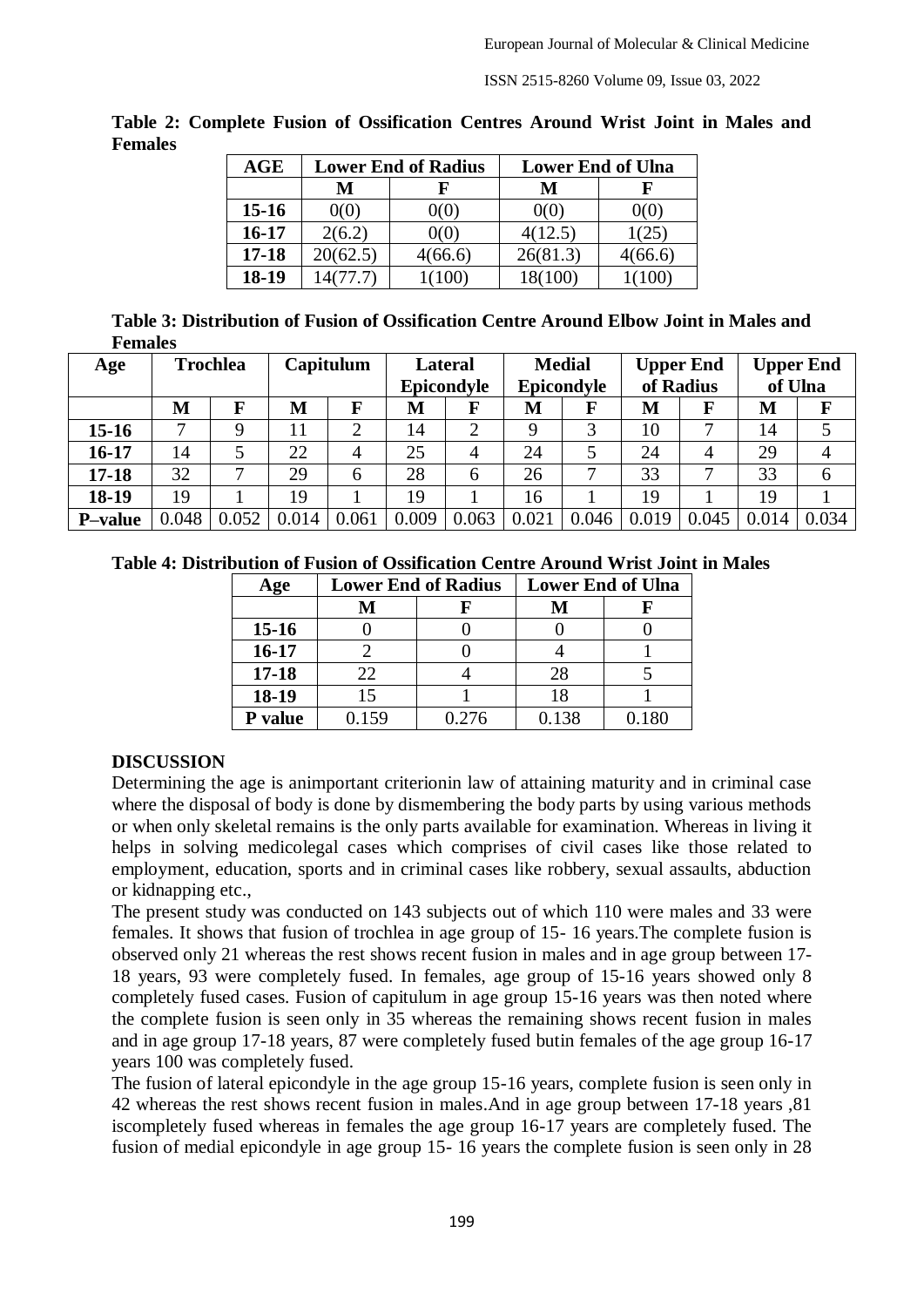rest population shows recent fusion in males and in age group 17-18 years, 87.5 completely fused whereas in females of age group 16-17 years,100 were completely fused.

Fusion of upper end of radius in age group of 15- 16 years, complete fusion is seen in only 35 rest of the population shows recent fusion in males and in the age group 17-18 years 93 was completely fused however in females the age group of 16-17 years showed 100 complete fusions. Fusion of upper end of ulna in age group of 15-16 years, the complete fusion is seen only 42 of the population whereas the rest shows recent fusion in males and in age group 17- 18 years, 93 was completely fused whereas in female age group of 16-17 years ,100 complete fusion was seen. Ossification centresaround lower end of radius in males in the age group of 16-17 years shows only 6 complete fusions, in 18-19 years 77 shows complete fusion. In females the age group of 18-19 years shows 100 complete fusions.

Ossification centresaround lower end of ulna in males in the age group of 16- 17 years shows only 12 complete fusion, in 18-19 years only 81 shows complete fusion.In females the age group of 18-19 years shows 100 complete fusions. The olecranon centre showed a tendency to ossify earlier than trochlea in girls and boys in this study similar results were observed by the study conducted by Cesar SatoshMiyazaki Daniel et al in November 2017.<sup>9</sup> The fusion of epiphyseal centre of medial epicondyle with the shaft was seen at the ages between 15-17 years in males which were coherent with the study conducted by UmeshChoudary et al in march 2017.<sup>10</sup>The fusion of lower end of radius and ulna shows complete fusion in 100 study population at 18-19 years which were similar to the results of the study carried out by Hassan noor et al in June 2016.<sup>11</sup>

It is also concluded that the ossification centres in females fuse earlier than males in both elbow and wrist joint which corresponds to their age at which growth spurt occurs. With reference to the theory of null hypothesis considering  $p=0.05$  as the statistically significant value,the age of fusion of ossification centresaround elbow and wrist joint between males and females were observed and it showed that the p value calculated for females was >0.05 when compared to males which were<0.05 and it proved that the null hypothesis is true.

#### **CONCLUSION**

This study proves that the complete fusion of ossification centres around elbow and wrist joint in females occurs earlier than in males by 1-2 years. 100 complete fusions around elbow joint in females occurs at 16-17 years whereas in males it is seen at 18-19years. 100 complete fusions around wrist joint is seen in females of age group 18-19 years whereas its just the lower end of ulna that shows complete fusion in males at the same age as females.

#### **REFERENCES**

- 1. Garn SM, Rohmann CG, Blumenthal T, Silverman FN. Ossification communalities of the hand and other body parts: Their implication to skeletal assessment. Am J Phys Anthropol. 1967;27(1):75-82.
- 2. Girdany BR, Golden R. Centers of ossification of the skeleton. Am J Roentgenol Radium Ther Nucl Med. 1952;68(6):922-4.
- 3. Crowther M. Elbow pain in pediatrics. Curr Rev Musculoskelet Med. 2009;2(2):83-7.
- 4. Rajdev BM, Gajera CN, Rajdev SB, Govekar GP, Tailor CI, Chandegara PV. Age of fusion of epiphysis at distal end of radius and ulna. Intern J of Intern Med Res. 2015;1(2):5-11.
- 5. Jit I, Singh B. A radiological study of the time of fusion of certain epiphyses in Punjabees. J. Anat. Soc. India. 1971;20(1):27.
- 6. Freyschmidt J, Brossmann J, Wiens J, Sternberg A. Radiologia óssea limites do normal e achados patológicos precoces. 14ª. ed. Rio de Janeiro: Revinter; 2005.